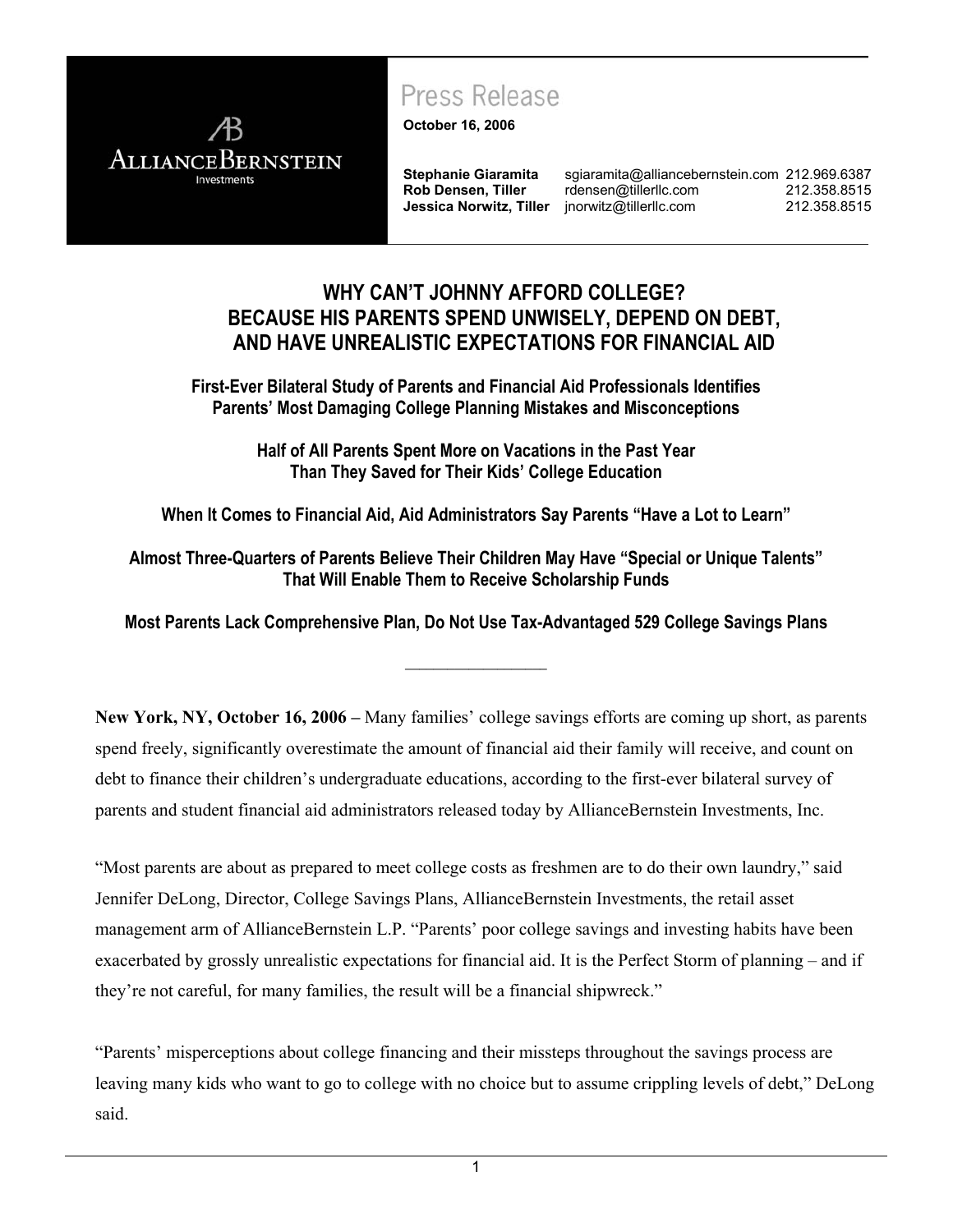The survey of 1,358 parents was conducted via the Internet between August 2 and August 20, 2006 by the national polling firm of Mathew Greenwald & Associates, Inc. Parents participating in the poll had at least one child under the age of 18 who they identified as likely to attend college and household incomes of \$50,000 or more.

The survey of financial aid administrators was conducted over the Internet by Mathew Greenwald  $\&$ Associates between August 2 and September 6, 2006. Two hundred student financial aid administrators at four-year undergraduate public or private colleges with at least three years of experience were surveyed. All respondents were either responsible or oversaw individuals responsible for awarding financial aid. 1

#### Parents Set the Bar Low...and Still Struggle to Get Over It

While parents understand the high costs of higher education, they have set savings goals that will only cover a fraction of their children's projected college expenses.

The majority of parents surveyed accurately estimated or overestimated current public and private college costs, and many had a good handle on the rate at which these costs are increasing. Yet, among parents planning to contribute to their children's education, the amount the typical parent plans to save for college is likely to cover 23% of their children's undergraduate expenses, at best.

Parents with children ages 14 to 17 *plan to have* an average of \$12,000 saved when their child reaches college <sup>3</sup><br>age. The projected cost of a 17-year-old's college education is \$54,882 for a public university and \$131,361 for a private college. 4

The gap between planned savings and projected college costs widens further for parents of younger children. On average, surveyed parents with children ages five or under *plan to have* \$25,000 saved for their child's college education. The projected cost of a five-year-old's undergraduate education is \$98,561 for a public <sup>6</sup><br>university and \$235,905 for a private college.

Even more troubling than parents' low savings goals is the fact that many are not confident in their ability to achieve them. Only one in four parents  $(27%)$  thinks that it is "very likely" they will reach their college savings goal.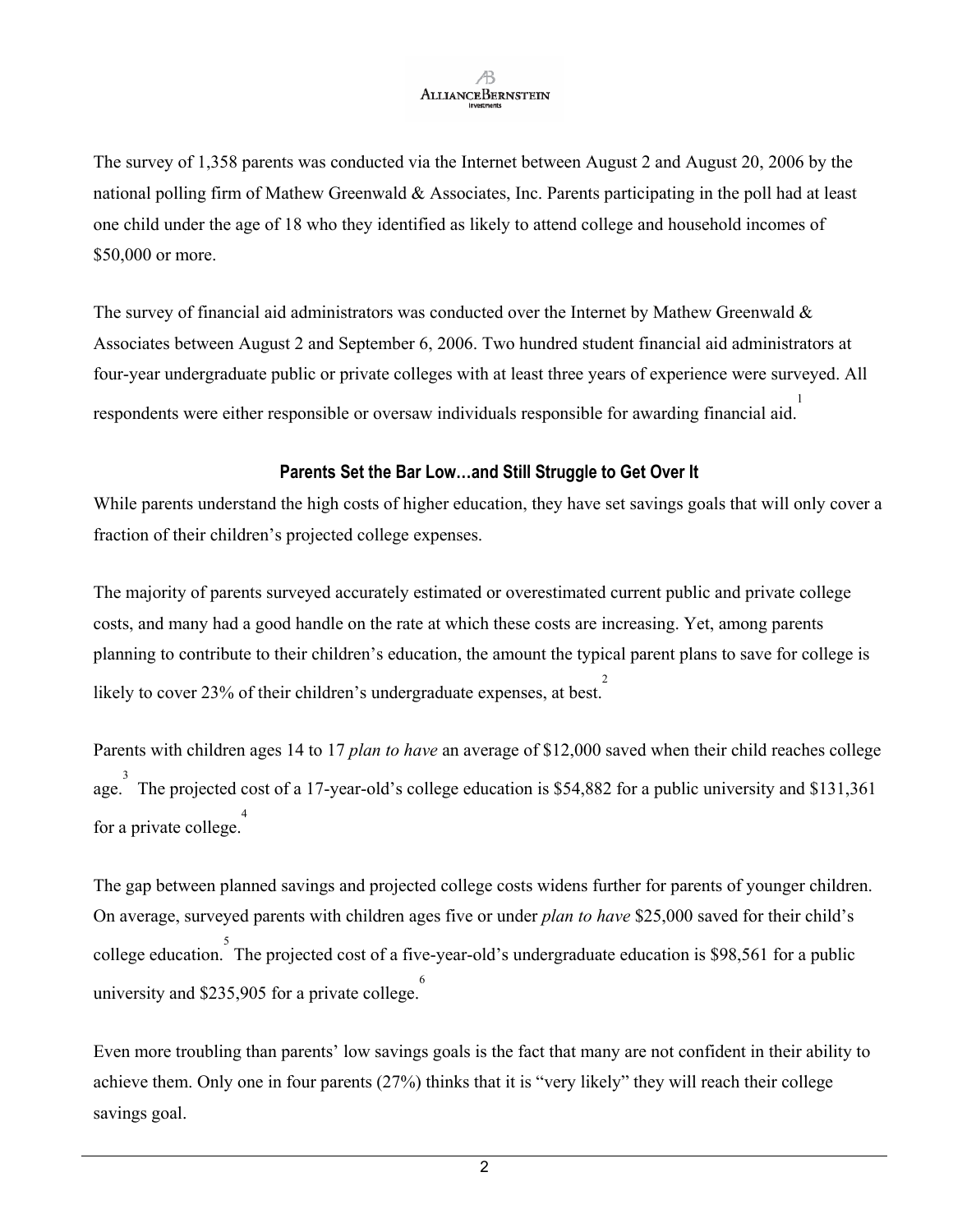ìParentsí awareness of current college costs is increasing; unfortunately, their savings goals are not,î DeLong said. "When it comes to college savings, parents have set the bar low and are struggling to get over it."

Three-quarters of parents are concerned about saving enough for their children's college education, with more than a third  $(35%)$  saying that they are "very concerned." About one-third  $(31%)$  of those who plan to help fund their children's undergraduate education haven't started saving yet.

### **Parents Are from Mars, Financial Aid Administrators Are from Earth**

Parents' modest savings goals and less-than-stellar track records may reflect their expectations for receiving significant merit and need-based financial aid.

Nearly all financial aid administrators (97%) agree that families have become more reliant on financial aid in recent years. Even wealthier families are looking for ways to reduce or avoid college costs, according to 99% of aid administrators surveyed.

Many parents have encouraged their children to excel in academics (72%), sports (47%) and/or artistic or musical pursuits (38%) in hopes of earning merit scholarships, and a startling number think their efforts will be successful. Almost three-quarters (72%) believe their children have "special or unique talents" that will earn them scholarship funds.

Eighty-seven percent of parents are counting on their children receiving scholarship and/or grant money, and more than two-thirds (68%) believe colleges will design an aid package that they can reasonably afford. On average, families planning to contribute to their children's college costs anticipate scholarships and/or grants will cover about a quarter (24%) of their expenses.

But the aid administrators' survey indicates that many parents will be in for a rude awakening.

Ninety-seven percent of aid administrators think parents have a false sense of security that colleges will help them cover costs. Two-thirds of financial aid administrators surveyed believe scholarship and grant dollars are less available for the average family today than they have been in the past, and 92% say parents overestimate the amount of scholarship and grant money their children will receive.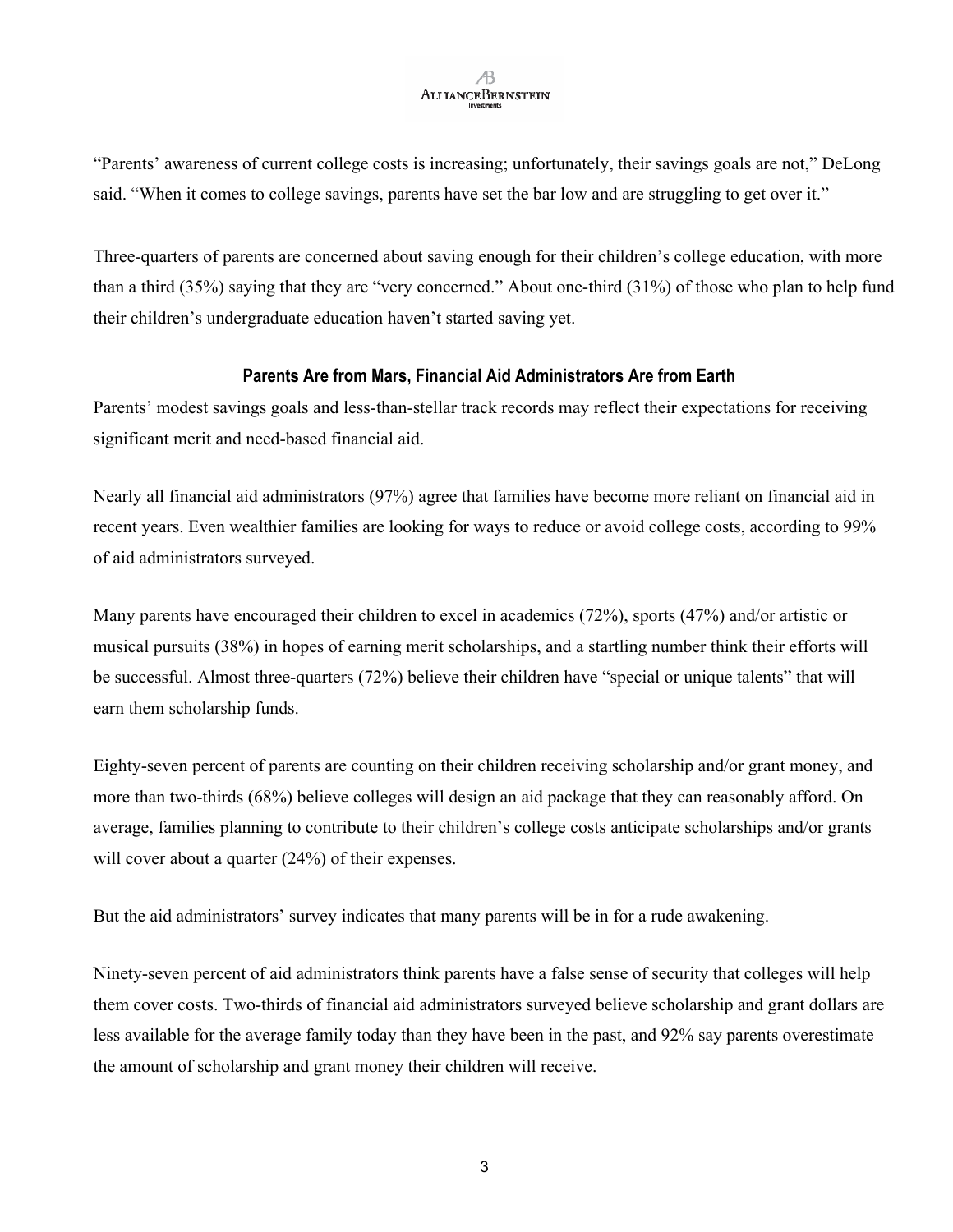"The discouraging reality is that college costs have skyrocketed and federal financial aid has eroded," said Dallas Martin, President, National Association of Student Financial Aid Administrators (NASFAA). "The result is that the doors of educational opportunity have closed for many of our nation's youth because they cannot afford to attend college."

Two-thirds of aid administrators (68%) believe the current financial aid system does not meet the needs of many students and their families. Nearly three-quarters (73%) say that less than half of those who apply for aid are financially able to meet their expected family contribution, and 61% think it would be a major financial hardship for the average family applying for aid to do so.

It's important to remember that financial aid is meant to be a last resort, not a way to mitigate college costs," Martin said. "It's critical for parents to have more realistic expectations for financial aid and adjust their savings efforts accordingly."

#### **Paying for College: A Joint Venture**

Nearly all parents surveyed (95%) intend to help their kids pay for college, and 41% plan to cover all of their children's college expenses. The vast majority, 94%, believe a college education is the best investment they can make in their children's future.

That said, most parents feel it is important to set limits on college spending (84%) and expect their children to take responsibility for at least a portion of the costs.

Fifty-eight percent of surveyed parents will hold their children accountable for at least some of their undergraduate tuition and expenses. On average, parents who plan to share expenses with their kids say they feel responsible for footing slightly more than half  $(56%)$  of their children's college bill.

ìWith college costs at an all-time high, parents are more likely to limit how much they are willing to spend on higher education expenses," Martin said. "As a result, many young adults are picking up more of the tab for their undergraduate educations, and accumulating heavy debt burdens in the process."

### **Buy Now...But Pay a Price Later**

While parents say saving for college is a priority, in many cases, their behaviors belie it.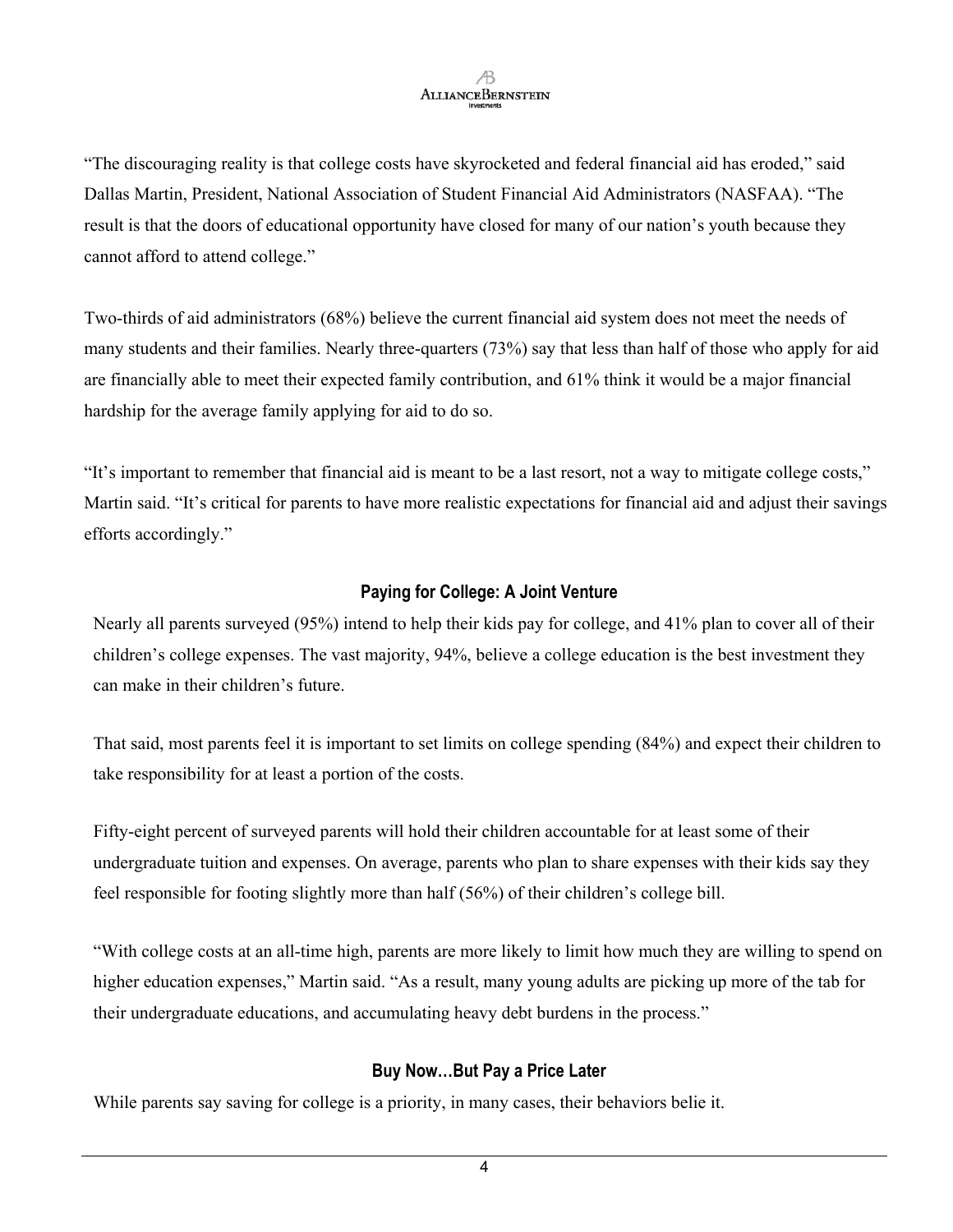Of those who intend to fund at least some of their children's higher education, most have spent more money on entertainment and/or discretionary purchases in the past year than they have saved for their children's college costs. Specifically:

- 58% have spent more on eating out or ordering take-out;
- 49% have spent more on vacations;
- 38% have spent more on consumer electronics.

Thirty-one percent of parents who plan to contribute to their children's education have put more money toward their children's allowance in the past year than they have put in their college savings fund.

Almost three-quarters of parents (74%) admit they could be saving significantly more for their children's education if they limited money spent on traveling, entertainment, electronics and impulse purchases. Twothirds acknowledge that by reducing their discretionary spending on items such as toys, clothes and entertainment for their children, they would be able to save much more for their college educations.

"Many parents are spending today, and planning to worry about saving tomorrow," DeLong said. "But when it comes to saving for college, it's critical for families to start early and keep their eyes on the prize."

Not surprisingly, when asked to grade themselves on being financially prepared for their children's college expenses, a third of parents  $(34%)$  gave themselves a "D" or "F."

#### **In Debt We Trust**

To fill the gap between their families' accumulated college savings and college costs, students are relying more heavily on loans than ever before. The parents' survey suggests that this trend will not slow down anytime soon.

Two-thirds of parents think their children will leave college with debt, and, on average, they anticipate their kids will owe about  $$27,500$ .

While most parents believe that graduating without debt is a big advantage in life, many (63%) see debt as ìjust a part of life.î Some even look for the silver lining, believing debt makes students focus on their studies, value their education and become more financially responsible.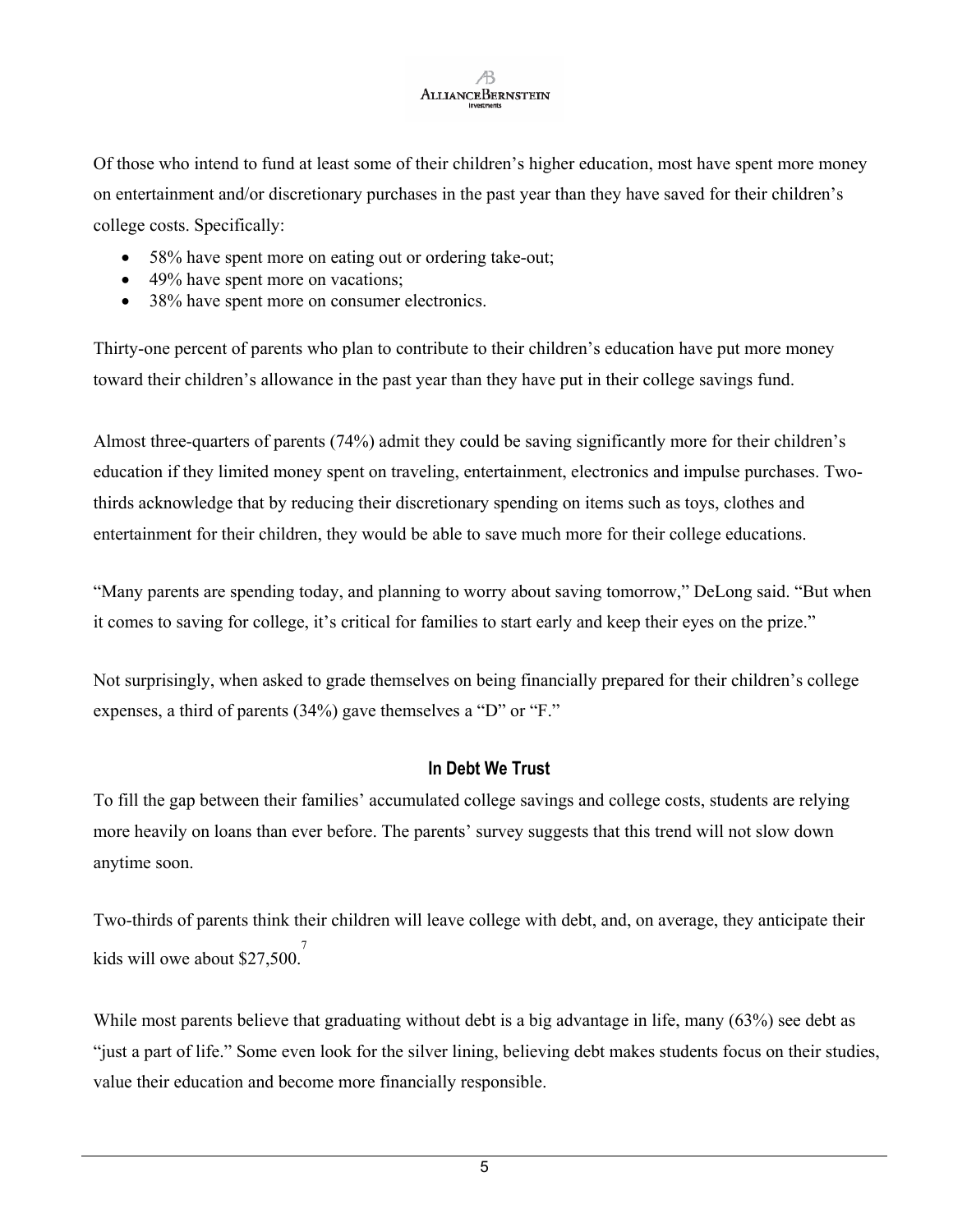But college debt can have a profound and long-lasting effect on graduates' financial security and life choices. In a survey of college graduates ages 21 to 35 conducted by AllianceBernstein earlier this year, 42% of those with college debt said the phrase "living paycheck-to-paycheck" describes them very well, and more than one-third (34%) had sold personal possessions to make ends meet. Among respondents still paying off education-related debt individually and/or for a spouse, 44% have delayed buying a house, 28% have delayed having children and 32% had to move back in with a parent or guardian or live at home longer than expected.

"The road to debt is paved with good intentions," said Michael Conrath, Vice President, College Savings Plans, AllianceBernstein Investments. "But large amounts of college debt put graduates in a hole that can take years, even decades from which to emerge. When you saddle young adults with debt, they're not just borrowing their college tuition; they're borrowing from their future."

Parents' seemingly lackadaisical attitude toward debt has financial aid administrators concerned. Many feel that parents and students alike do not fully comprehend the significant, long-term implications of educationrelated debt until it's too late. Ninety-four percent of aid administrators surveyed express concern about the amount of debt students have been taking on to fund their educations, and more than half (57%) say they would not let their child borrow the average amount of loans taken out by students at their respective schools.

According to aid administrators, the problem will get worse before it gets better. Over the next 10 years, almost all of those surveyed anticipate both the percentage of students who graduate from college with loans and the amount they borrow will grow.

#### **The Effects of a College Savings Shortfall Span Generations**

A failure to plan adequately for college expenses can hurt parents down the road and result in a cycle of debt that spans generations.

Close to two-thirds (62%) of parents say paying for college will significantly affect their retirement fund. Sixty-two percent of those who will contribute to their children's education say they plan to dip into money they have saved outside of their college savings funds, and more than half (53%) plan to take out loans of their own to help cover the costs.

Moreover, more than half of parents of children ages 14 to 17 (56%) say it is very or somewhat likely that they will end up helping their children pay back their education-related loans after they graduate.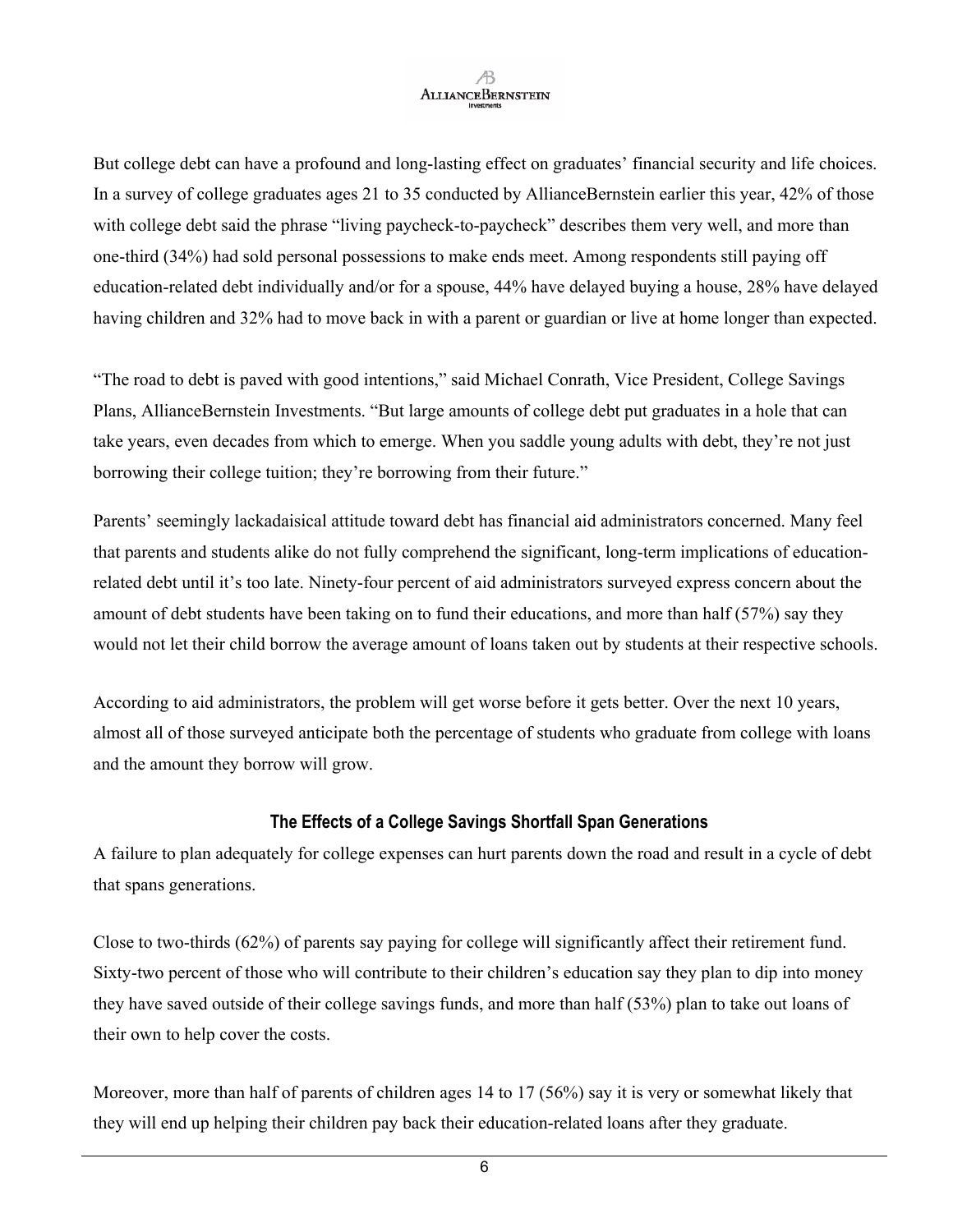A college savings shortfall not only affects parents and their children, but, ultimately, it can also put their grandchildren at a disadvantage. As the earlier AllianceBernstein survey of college graduates revealed, when the time comes to start saving for their own children's college educations, those who graduated from college with debt are less likely to be able to do so than their peers who graduated debt-free.

#### **Parents Face Formidable Challenge; Financial Advice and 529 College Savings Plans Are Key**

The fact that many families lack a comprehensive plan, don't seek professional financial advice and are not aware or taking advantage of tax-efficient savings vehicles is a strong contributor to the problem.

Seventy percent of parents surveyed don't have a financial plan that takes into account all of their goals, including college savings, and many  $(42%)$  have not even had a serious conversation with their children's other parent about how they will finance their kidsí college educations. Aid administrators cite not having a plan as the number one reason parents aren't able to save more for college.

"College financing is a fundamental life planning issue," Conrath said. "Parents face a formidable challenge. In order to rise to the occasion they must be dedicated, diligent and ready to take advantage of all of the resources they have available to them. We believe professional financial advice and a tax-advantaged product like a 529 college savings plans have a critical role to play in any family's college savings effort."

The parents' survey shows that those who work with a financial advisor are more likely to be saving for their children's college education (79% vs. 57%) and to be confident in their efforts. About half (49%) of those with an advisor give themselves an "A" or "B" for their college savings efforts; only about a quarter (26%) of those without an advisor give themselves such high marks.

Unfortunately, most parents surveyed (80%) have not sought the help of a financial advisor in their college savings efforts. And, almost half (45%) are not familiar with tax-advantaged 529 college savings plans. Incidentally, the Pension Protection Act of 2006 made distributions for qualified higher education expenses from 529 plans permanently tax-free.

Even among the 56% of parents who have specific accounts dedicated to saving for their children's education, the majority (61%) are not using a tax-advantaged 529 college savings plan as their primary savings vehicle. In fact, 16% of this group have *all* of their college savings funds in checking and savings accounts.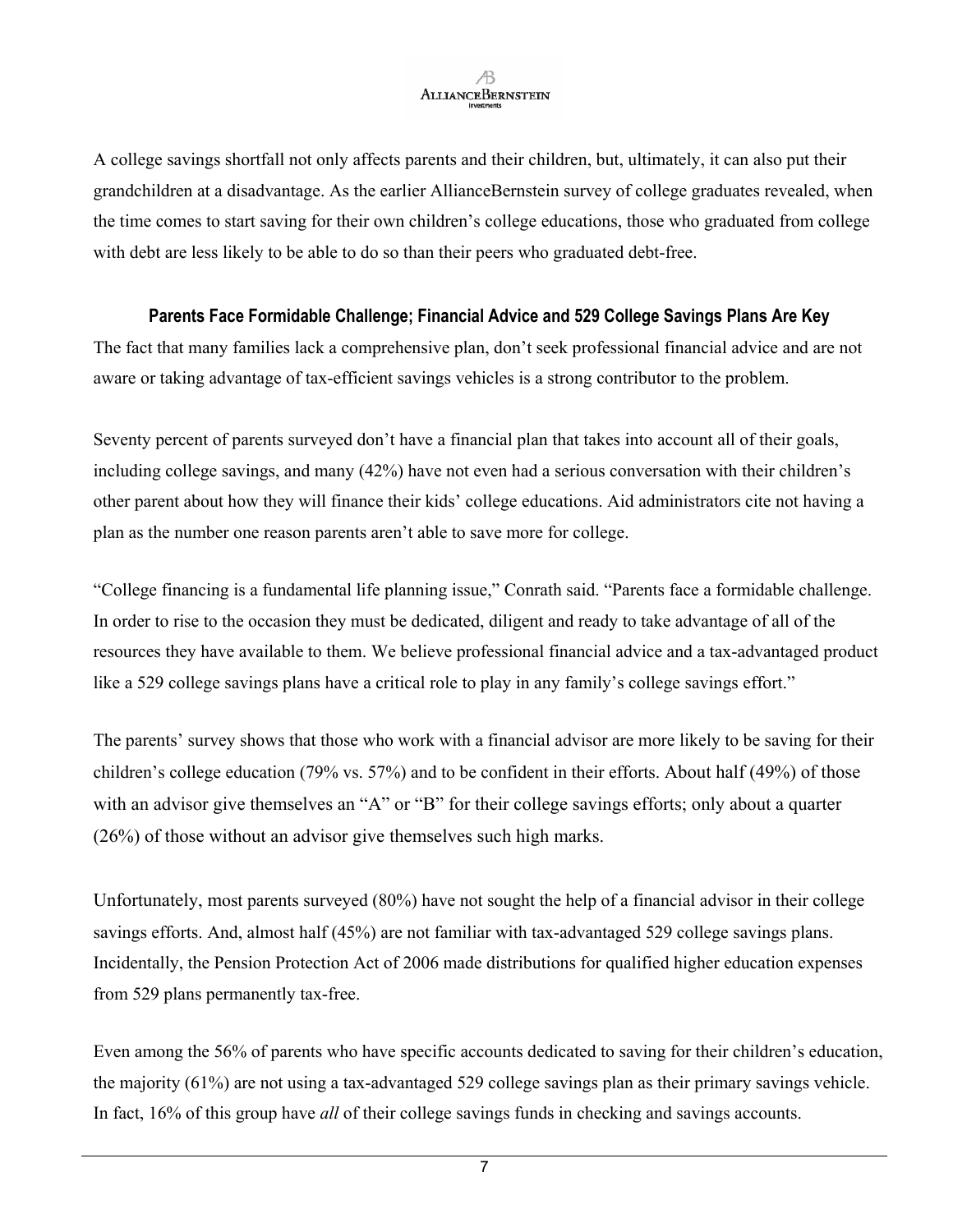Nine in 10 financial aid administrators (91%) believe parents don't utilize tax-advantaged savings vehicles, such as 529 plans, as much as they should.

ìWhen it comes to paying for college, the good news is that you have 18 years to plan, there are taxadvantaged solutions, and you don't have to go it alone," DeLong said.

#### **NOTE TO EDITORS**

AllianceBernstein Investments has established a dedicated website, [www.CollegeSavingsCrunch](http://www.collegesavingscrunch/).com, where visitors can access information about the research, a College Savings Quiz, and a Guide to What You Need to Know about Saving for College, as well as other information on saving and investing for college.

### **ABOUT ALLIANCEBERNSTEIN INVESTMENTS**

For nearly 40 years, AllianceBernstein Investments, Inc. has helped investors build and preserve wealth by providing innovative investment strategies from a diverse line of investments including mutual funds, college savings (529) plans, retirement products and separately managed accounts. A globally recognized leader in growth, value and fixed-income investing, we serve over four million clients, with approximately \$146 billion in assets under management for both U.S. and non-U.S. investors. Our parent company, AllianceBernstein L.P., is one of the world's largest publicly traded asset management firms, with approximately \$659 billion in assets under management at September 30, 2006.

#### **ABOUT THE SURVEYS**

<sup>1</sup>The margin of error at the 95% confidence level for the parents' survey is plus or minus 2.6 percentage points. Financial aid administrators participating in the survey represented a nearly equal proportion of public and private institutions. The data from the financial aid administrators' survey was weighted to accurately reflect the number of public and private institutions nationally. The margin of error at the 95% confidence level for the financial aid administrators' survey is plus or minus 6.4 percentage points.

 $2$ This statement reflects the median amount parents plan to save for their children's college education.

 $3$ This statement reflects the median amount parents plan to save for their children's college education.

4 *Trends in College Pricing 2005*, The College Board

5 This statement reflects the median amount parents plan to save for their children's college education.

6 *Trends in College Pricing 2005*, The College Board